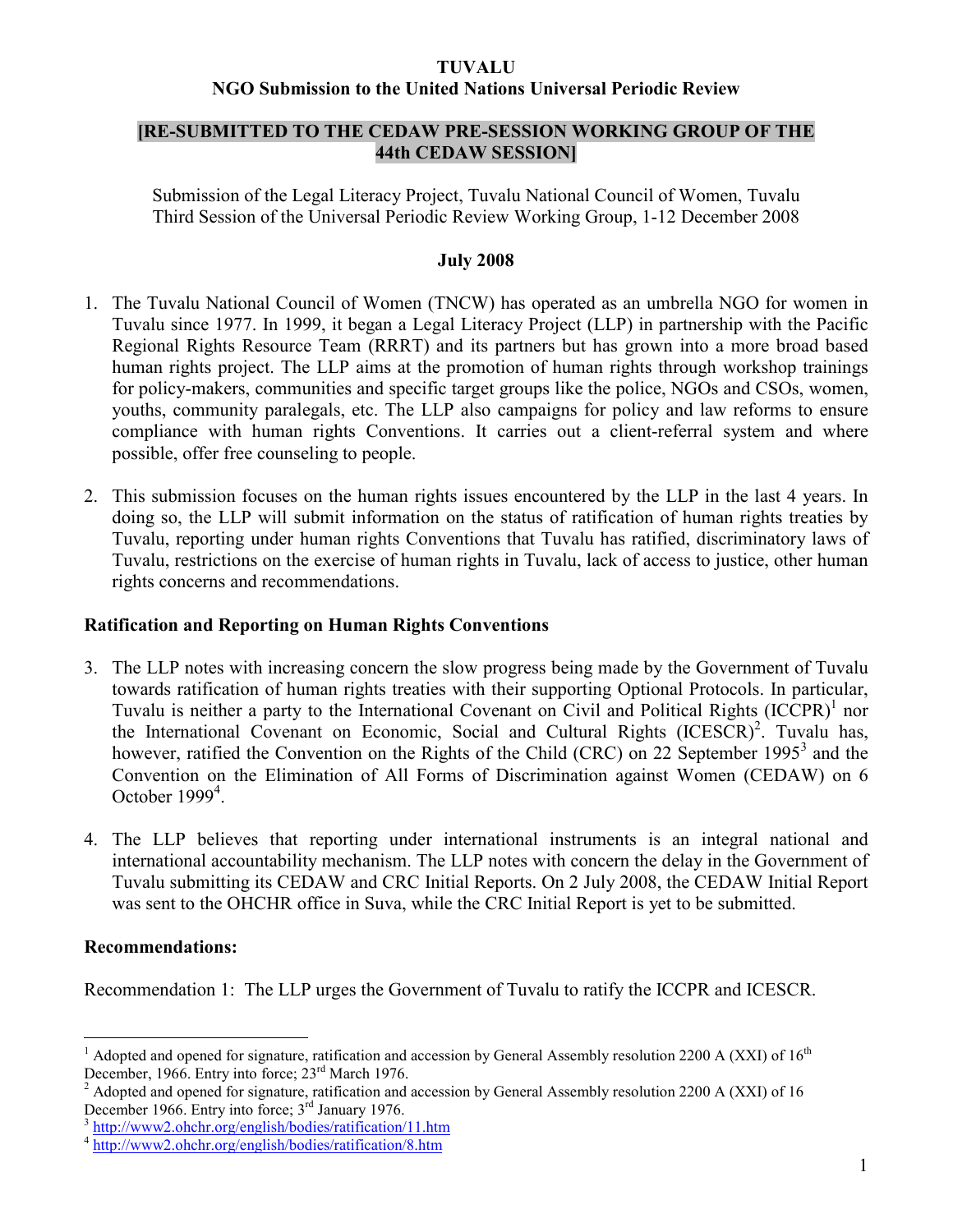Recommendation 2: The LLP also calls on the Government of Tuvalu, as a matter of urgent priority, to submit its CRC Initial Report no later than June 2009.

# Sex and Gender Discrimination in the Laws of Tuvalu

- 5. The LLP believes that equality is at the core of human rights. The LLP has concern about the existence of sex and gender discrimination in some of the laws of Tuvalu that undermine the enjoyment of human rights.
- 6. One of the reasons for the existence of discrimination in the laws of Tuvalu is due to its culture. Historically, Tuvalu is a patriarchal society where women's roles are confined to the homes. Decisions of matters outside the family are left to the men. Hence, there is a lack of will on the part of women to participate in decision-making forums beyond the home and a lack of support for the participation of women at all levels of decision-making.
- 7. The primary source of discrimination against women is found in the Constitution of Tuvalu 1986. Section 27(2) of the *Constitution* is the anti-discrimination clause. It has omitted to recognize the freedom from discrimination on the ground of sex, thereby indirectly allowing for lawful discrimination on the grounds of sex or gender. This means that discrimination against women in laws, policies and practices may be sustained.
- 8. The LLP is also concerned about the significant discrimination in the laws relating to inheritance of lands in Tuvalu. Land scarcity is a pressing problem in Tuvalu and the discriminatory land laws put women in a further disadvantaged position. Section 15 of the Native Lands Act (NLA) 1956 and section 9 of the Tuvalu Lands Code 1962, confer more advantages to the children of first spouses over second spouses, and allow for more lands to be given to the eldest son than the daughters in the distribution of lands.
- 9. Land is of such vital importance that it also affects the judicial determination of custody of illegitimate children in Tuvaluan society.<sup>5</sup> Section 20 of the NLA provides that custody rights will be given to the father if the father wishes to take custody after the child has attained the age of 2. This provision is discriminatory as it favours the father over the mother. Furthermore, section 20 of the NLA fails to require protection of the paramount interests of the child.

# Recommendations:

- Recommendation 3: The LLP calls on the Government of Tuvalu to amend section 27 of the Constitution and to include freedom from discrimination on the grounds of sex and gender.
- Recommendation 4: The LLP also urges the Government of Tuvalu, as a matter of priority, to amend the NLA and Tuvalu Lands Code that discriminate against women and disadvantage children.
- Recommendation 5: The LLP further calls on the Government of Tuvalu to amend section 20 of the NLA to protect the paramount interests of illegitimate children.

# Restrictions on the Exercise of Fundamental rights and freedoms in Tuvalu's Bill of Rights

 $\overline{a}$  $<sup>5</sup>$  See for example, *Tepulolo v Pou* [2005] TVHC 1, Case No. 17 of 2003.</sup>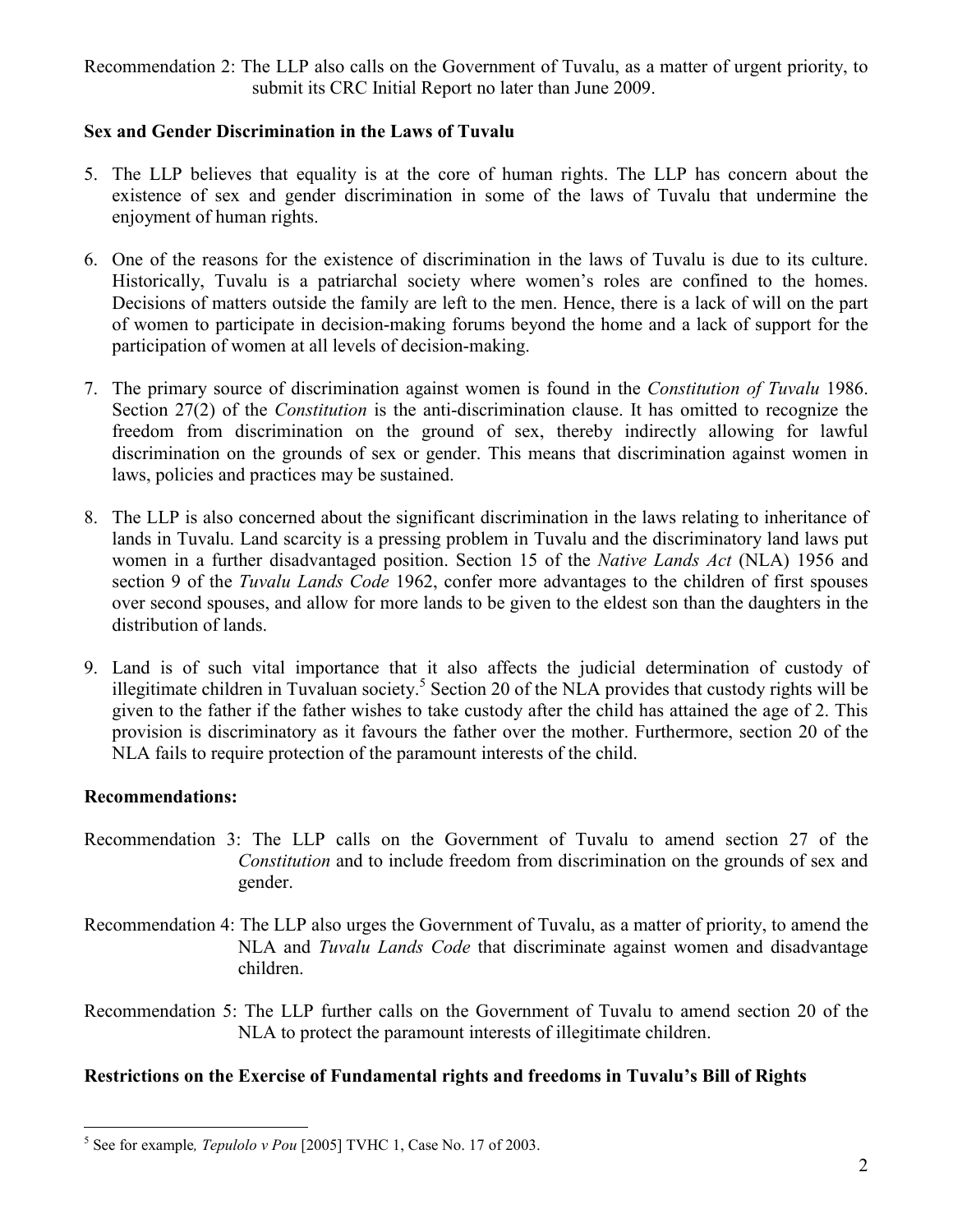- 10. The LLP notes with concern the limitations on the exercise of rights and freedoms in Tuvalu. Section 29 of the *Constitution* states that it may be necessary, in some situations, to restrict the exercise of human rights if their exercise is divisive, unsettling or offensive to the people, or directly threatens Tuvaluan values and culture.
- 11. The Constitutional restriction on the exercise of rights and freedoms has been seen to undermine freedom of belief, worship, expression, association and freedom from discrimination on the ground of religious belief. In the case of Mase Teonea v Pule o Kaupule & Nanumaga Falekaupule [2005] TVHC  $2<sup>6</sup>$ , the Brethren Church was banned from practicing its religion on Nanumaga Island by the Nanumaga Falekaupule (Traditional Island Assembly). In that case, the High Court held that although the ban hinders the Brethren Church's right, the Falekaupule was acting in its roles as part of the traditional culture of Nanumaga, and that there were grounds for the Falekaupule's decision that the introduction of the Brethren Church was likely to be divisive, unsettling and constituted a direct threat to the values and culture of the Nanumaga community, therefore the restriction is constitutional. In May 2006, the Brethren Church filed their appeal to the Court of Appeal. The matter is still awaiting hearing and no time frame has been established for the convening of the Court of Appeal.
- 12. The LLP is aware that following the decision of the High Court, several members of the Brethren Church working in the Nanumaga Kaupule (Local Government Council) were dismissed from their jobs because of their religion. Four of the ex-workers have brought unfair dismissal claims to the court and are awaiting final determination as to the amount payable.
- 13. The same measures as those taken by the Nanumaga Falekaupule may have been adopted and enforced by other island communities to restrict religious activities on those islands also. The LLP has received complaints regarding this matter but has not been able to conclusively confirm which islands implementing the prohibitions on new religions.
- 14. The LLP is concerned that, although the violations in the Brethren Church's case were implemented by a customary authority and the local government council rather than central Government, the fact that the State is aware of the issues on Nanumaga and has allowed the violations to continue, raises uncertainty as to the State's commitment to the protection of human rights in Tuvalu.
- 15. Furthermore, the LLP is also concerned about the limited application of international treaties ratified by Tuvalu, most notably the CRC and CEDAW. Treaties ratified by Tuvalu do not automatically become part of the laws of Tuvalu until Parliament incorporate them into its national laws.<sup>7</sup>

# Recommendations:

- Recommendation 6: The LLP calls on the Government of Tuvalu to stop the Falekaupules and Kaupules from discriminating people on the basis of religion.
- Recommendation 7: The LLP also calls on the Government of Tuvalu, as a matter of urgent priority, to implement training and awareness raising in the Kaupules, Falekaupules, communities, policy-makers, to prevent future human rights violations.

Recommendation 8: The LLP also calls on the Government of Tuvalu, as a matter of urgent priority, to incorporate CEDAW and CRC into its national laws.

 $\overline{a}$ <sup>6</sup> High Court Civil Case No. 23 of 2003.

<sup>&</sup>lt;sup>7</sup> See for example, *Tepulolo v Pou* [2005] TVHC 1, Case No. 17 of 2003.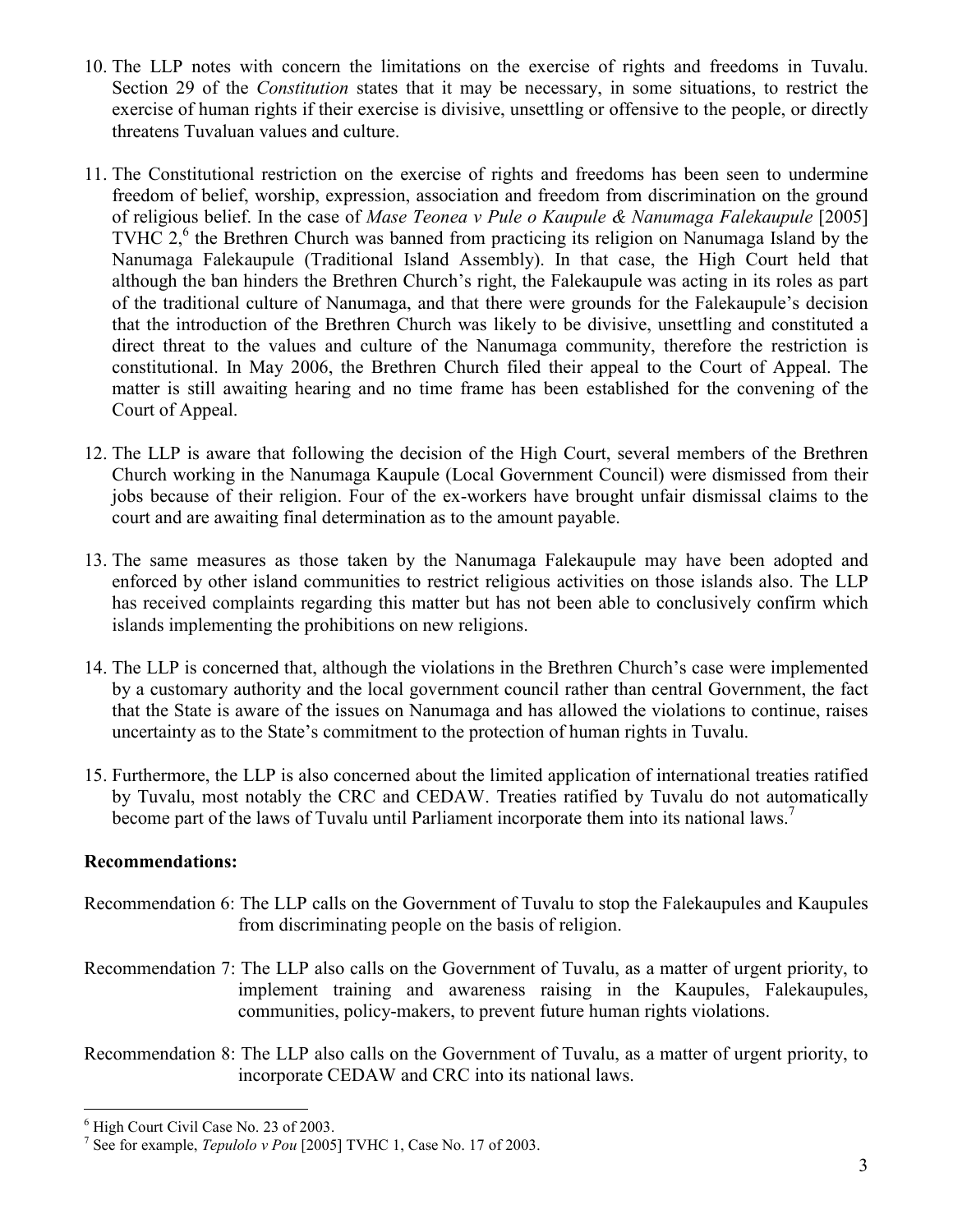### Lack of Access to Justice

- 16. The LLP notes with concern the continuous problem of access to justice in Tuvalu, most notably, in accessing the services provided by the Office of the People's Lawyer. This is the only form of State funded legal aid in Tuvalu and is extremely limited. The problem is heightened because there are no private firms in Tuvalu. The Office of the People's Lawyer is the only agency that provides legal services to the people. There have been instances where the position of the People's Lawyer has remained unfulfilled for significant periods of time<sup>8</sup> causing excessive delay in hearing clients' cases. Some people even gave up going after their claims.
- 17. The LLP is also concerned about the present situation where the Office of the People's Lawyer is acting for both parties. In the past, the Office of the Attorney General extended their service in acting for the other party/parties. Since 2007, the LLP has received complaints that the Attorney General's office is no longer affording that service to the people. Therefore, clients found that they could not obtain independent advices as the People's Lawyer was required to advise both them and the opposing party/parties in a dispute.
- 18. Moreover, the LLP notes with concern the appointment of magistrates at the Island Courts, Lands Courts, and the Lands Court Appeals Panel. These magistrates are often appointed due to their good standing in the community but not that they have formal qualifications to sit as magistrates. As a result, the LLP received complaints about the ineffective enforcement of maintenance orders, weak eviction orders, uncooperative magistrates, magistrates' lack of knowledge on family law and court procedures, judgments delivered verbally, and very rare to receive a written judgment of these courts within the time allowed for appeal.
- 19. Another important concern of the LLP is the delay of Government in setting up the Court of Appeal. Although the Court of Appeal was established as a tier of the judicial system by the Constitution, in practice, it does not exist. The delay in convening the Court of Appeal has caused significant delay and a restriction on access to justice for some people. For example, the appeal case of the Brethren Church, a matter of national importance, is yet to be determined with finality because of the delay.

#### Recommendations:

 $\overline{a}$ 

- Recommendation 9: The LLP calls on the Government of Tuvalu to increase the budget allocation for the Office of the People's Lawyer and to employ more lawyers in the Office of the People's Lawyer.
- Recommendation 10: The LLP urges the Government of Tuvalu to appoint qualified magistrates including women magistrates to hear matters that are heard by the Island Courts, Lands Courts and the Lands Court Appeals Panel.
- Recommendation 11: The LLP also calls on the Government of Tuvalu to do more training for magistrates in writing judgment or orders, court procedures, family law, property law, delivery of judgment and human rights.
- Recommendation 12: The LLP urges the Government of Tuvalu, as a matter of urgent priority, to convene the Court of Appeal no later than March 2009.

<sup>&</sup>lt;sup>8</sup> For example, there was no People's Lawyer from January to August 2007.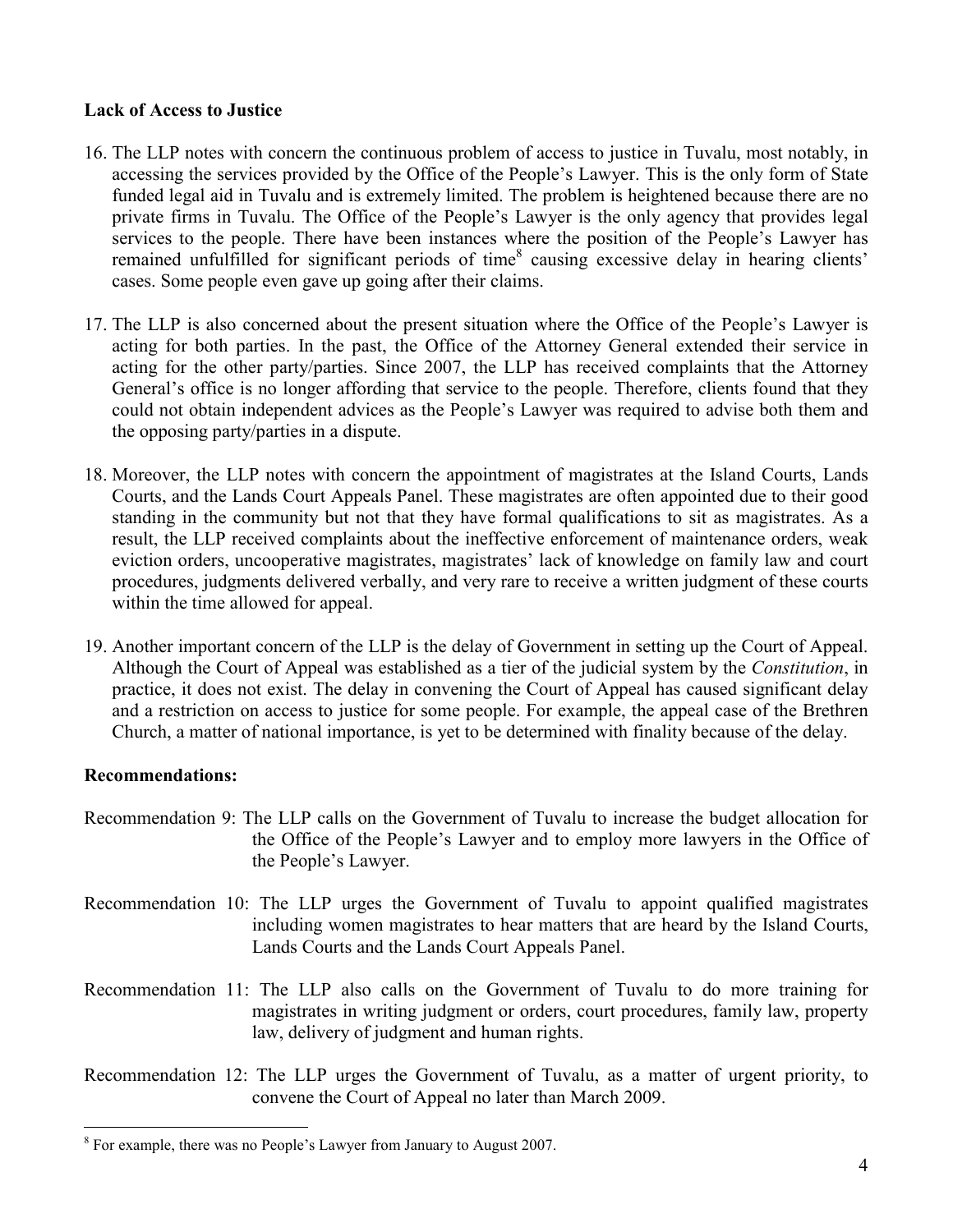# Other Human Rights Issues

- 20. There is no national human rights machinery that is charged with promoting human rights. The office of the Ombudsman, although established by the Leadership Code Act 2006 does not exist as there is no budget allocation for it. The availability of effective remedies for the human rights violations is therefore quite limited given the lack of resources allocated to the issue.
- 21. The LLP also raises its concern as to the zero participation of women in the Parliament of Tuvalu. The laws of Tuvalu allow equal eligibility to men and women to enter parliament. However, since independence in 1978, Tuvalu has had only 1 female politician and that was more than 4 years ago. In the last general election 2006, 2 women contested in the election and neither of them won a seat. The LLP often lobbied for temporary special measures in terms of allowing a quota for women seats in parliament. However, there has not been much support for this proposal so far.
- 22. Reporting and prosecution of cases of violence against women is another concern of the project. Domestic violence in Tuvalu is often overlooked due to the unavailability of data. In addition, victims of alleged domestic violence are often encouraged to accept the traditional custom of offering and accepting apologies as an adequate resolution for the offences done against them. Therefore, a lot of victims of domestic violence do not report their cases or if reported, most of them would withdraw them again and prosecution of those cases would be dropped.
- 23. Lastly but not the least, the LLP notes with deep concern the escalating impacts of climate change to the enjoyment of human rights in Tuvalu, and in particular, the problem of sea level rise encroaching on the people's lands and their fishing rights. Although this has not gained recognition in international human right law, the LLP strongly believes that every Tuvaluan woman, man and child, has the right to a safe and healthy environment, as the enjoyment of their human rights link and depend largely on a safe and healthy environment for them.

# Recommendations

- Recommendation 14: The LLP calls on the Government of Tuvalu, as a matter of urgent priority, to set up the Office of the Ombudsman or a national human rights mechanism of some sort, no later than January 2009. Alternatively, that the Government of Tuvalu support regional initiatives under the Pacific Plan to set up a regional human rights mechanism for the Pacific so that the citizens of Tuvalu have access to independent tribunals.
- Recommendation 15: The LLP also calls on the Government of Tuvalu to set a quota for women seats in Parliament for the next general election.
- Recommendation 16: The LLP also calls on the Government of Tuvalu for the compulsory prosecution of domestic violence cases.
- Recommendation 17: The LLP also call, as a matter of urgent priority, for the right to a safe and quality environment to be recognized in the Constitution of Tuvalu and by regional and global agreements.

-----------------------------------------------